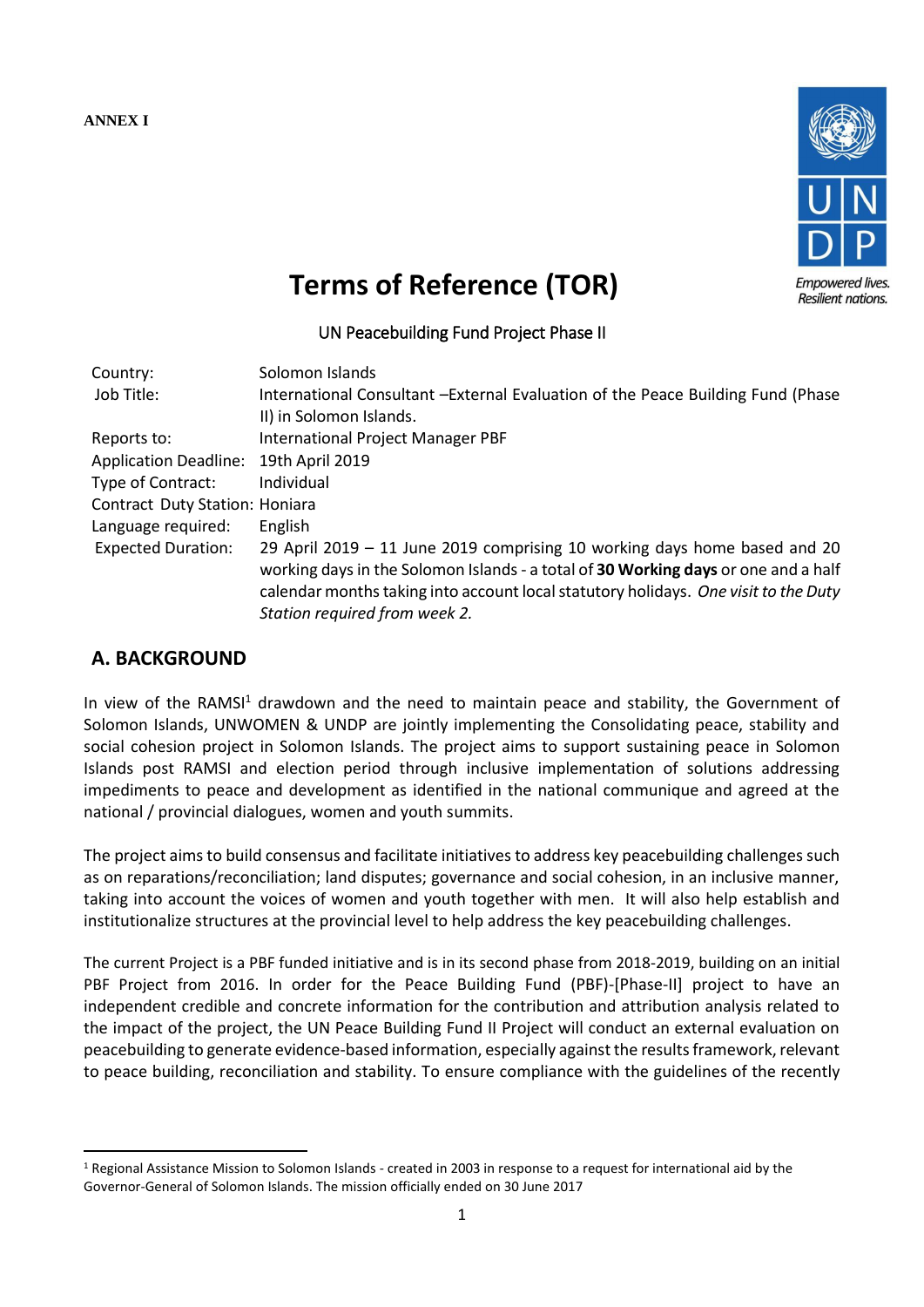launched UNDP Evaluation Guidelines<sup>2</sup>, the evaluation will be conducted by engaging 2 Independent consultants (an International and a National).

Below is a table of stakeholders of the PBF II Project highlighting beneficiaries, implementing partners and geographical focus areas.

| Direct<br>project                   | implementing | UNDP, UN WOMEN                                       |
|-------------------------------------|--------------|------------------------------------------------------|
| organizations                       |              |                                                      |
| Implementing partners, Governmental |              | Ministry of National Unity, Reconciliation and       |
| and non-Governmental:               |              | Peace (MNURP)                                        |
|                                     |              | Ministry of Women, Youth, Children and Family        |
|                                     |              | Affairs (MWYCFA)                                     |
|                                     |              | Prime Minister's Office (PMO)                        |
|                                     |              | USP, SINU, NGOs                                      |
| <b>Target Beneficiaries</b>         |              | Youth (16-24 yrs including females)                  |
|                                     |              | Communities on the Weather Coast of<br>$\bullet$     |
|                                     |              | Guadalcanal, North Malaita,<br>Honiara               |
|                                     |              | Township and Western Province (especially            |
|                                     |              | women's groups)                                      |
|                                     |              | Community leaders (including women)<br>٠             |
| <b>Target Location</b>              |              | Honiara, Guadalcanal North Coast, North<br>$\bullet$ |
|                                     |              | Malaita and Western Province border                  |
|                                     |              | region.                                              |

*Table 1: Brief information about the PBF (Phase-II) project*

#### **Key Results of the project:**

#### *Project Vision Statement:*

Peace is sustained in the immediate post RAMSI and electoral period (2018 to mid-2019) through inclusive implementation of innovative approaches and solutions addressing impediments to peace and development in Solomon Islands. This will be measured through the levels of confidence of the population vis a vis their future and in their Government's efforts to address their main challenges, as well as the population's perceptions of the levels of social cohesion in their communities.

#### *Project outcomes:*

**.** 

Outcome 1: Consensus is built, and actions and initiatives taken amongst state and non-state actors, including women and youth, to address conflict causes and triggers (notably, reparation framework, land disputes, governance deficits, weak social cohesion) identified through the national and provincial dialogues, and youth and women's summits;

| <b>ProDoc Output</b>                                                                                                              | Indicator              |
|-----------------------------------------------------------------------------------------------------------------------------------|------------------------|
| Progress through follow up actions taken by the government for<br>ensuring an inclusive process for ensuring communique follow up | Output Indicator 1.1.1 |
| Progress towards the formulation of a national reparation policy<br>and bill                                                      | Output Indicator 1.2.1 |

<sup>2</sup> <http://web.undp.org/evaluation/guidance.shtml#handbook>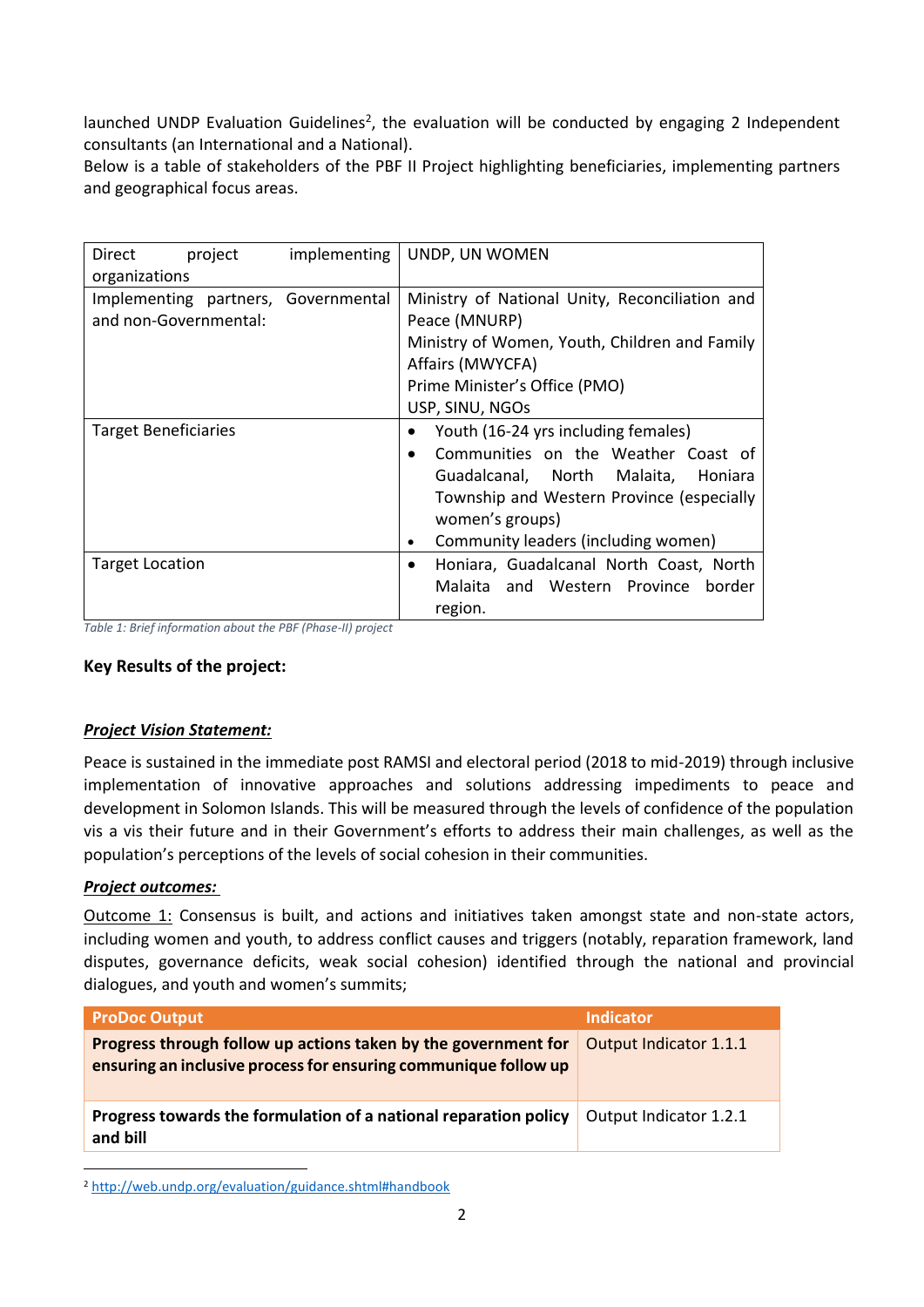| Progress towards the implementation of recommendations of<br>the government's report on customary land reform                                          | Output Indicator 1.3.1 |
|--------------------------------------------------------------------------------------------------------------------------------------------------------|------------------------|
| Consensus for planning and action to advocate for good<br>governance and anti-corruption                                                               | Output Indicator 1.4.1 |
| Dialogues and consultations among women and youth to engage<br>with policy makers on key national issues                                               | Output Indicator 1.5.1 |
| Outreach programs targeting youth and women in the remote<br>communities in partnership with MNURP and MWCFA and other<br>non – state actors conducted | Output Indicator 1.5.2 |

Outcome 2: Structures, inclusive spaces and solutions to address peacebuilding challenges identified through the national and provincial dialogues are established at the provincial level, institutionalized and effective.

| <b>ProDoc Output</b>                                                                                                                                                                                                      | <b>Indicator</b>       |
|---------------------------------------------------------------------------------------------------------------------------------------------------------------------------------------------------------------------------|------------------------|
| resolutions<br>on decentralization and<br><b>Dialogues</b><br>being<br>implemented                                                                                                                                        | Output Indicator 2.1.1 |
| Structures strengthened and capacitated including women and<br>youth for addressing peacebuilding challenges established at the<br>provincial level                                                                       | Output Indicator 2.2.1 |
| Progress towards the implementation of strategy and plan to<br>empower traditional leaders, women and youth to play a greater<br>role and active efforts to ensure peaceful border Western<br>province bordering with PNG | Output Indicator 2.3.1 |

## **B. Scope and Objectives**

#### **Purpose and Objectives of Evaluation**

The evaluation presents an excellent opportunity to assess PBF's achievements in an inclusive way and its overall added value to peacebuilding in Solomon Islands in the areas of security, peacebuilding and social cohesion. The evaluation will not only help to better understand how phase-II of the PBF project has progressed against its intended results, but will help inform future potential contributions of the UN Peacebuilding Fund to Solomon Islands.

The objectives of the evaluation are to:

• Assess the relevance and appropriateness of the project in terms of: addressing the most relevant peacebuilding issues, alignment with National Peacebuilding Policy and priorities of Solomon Islands, enabling the UN's added value in supporting sustaining peace priorities in Solomon Islands and addressing cross-cutting issues such as gender and Human Rights in Solomon Islands;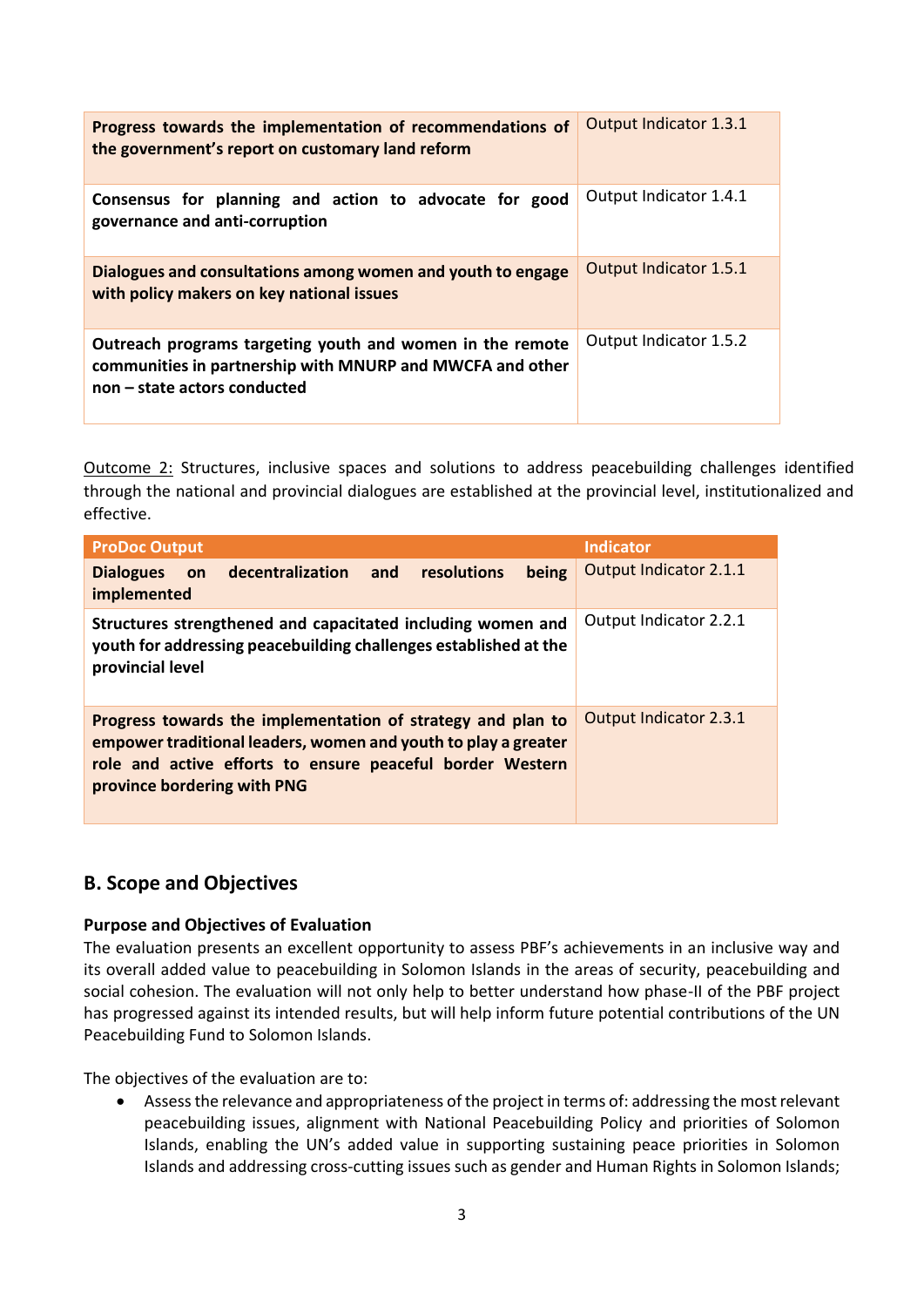- Assess to what extent phase-II of the project (henceforth referred to as "the PBF Project") has made a concrete contribution in terms of building and consolidating peace in Solomon Islands and to the SDGs, in particular SDG 16 & 5 and provide clear supporting evidence;
- Review the project efficiency, including its implementation strategy, institutional arrangements as well as its management and operational systems and value for money;
- Assess whether the support provided by the PBF has promoted the Women, Peace and Security agenda (WPS), allowed a specific focus on women's access to decision making processes, and whether all the peacebuilding interventions supported by the PBF factored in gender equality;
- Document good practices, innovations and lesson learnt. Provide concrete and actionable recommendations for future programming.

## **Scope of Evaluation**

The evaluation will consider the overall performance of the PBF Project's support considering the project's result framework and other strategic priorities spelled out in project document. The broad questions to be answered are based on the OECD DAC evaluation criteria and the UN Evaluation Group standards (including those on gender mainstreaming), which have been adapted to the context at hand as follows:

#### *Relevance & Appropriateness:*

- Was the project relevant, appropriate and strategic to the main peacebuilding goals and challenges in the country at the time of the PBF Project's implementation?
- Was the project relevant to UN's Peacebuilding mandate and UN SDGs, in particular SDG 16 & 5?
- To what extent are the interventions relevant to the needs and priorities of the target groups/beneficiaries?
- How relevant & responsive has the PBF project been to supporting peacebuilding priorities in Solomon Islands?
- What was the relevance of the proposed 'theory of change' for the PBF Project?
- To what extent did the PBF project respond to peacebuilding gaps?
- To what extent did the PBF project help address women's involvement in peace building & promotion of social cohesiveness and decision-making processes to strengthened peace building and social cohesiveness in Solomon Islands.

## *Efficiency*:

- To what extent did PBF project support achieve the results in its proposed timeline?
- How efficient was the overall staffing, planning and coordination within the project (including between the two implementing agencies and with stakeholders? Have project funds and activities been delivered in a timely manner?
- How efficient and successful was the project's implementation approach, including procurement and other activities?
- How efficiently did the project use the project board?
- How well did the project collect and use data to monitor results? How well did it communicate with stakeholders and project beneficiaries on its progress? Did it use data to inform its implementation strategy?
- How well did the project communicate on its implementation and results?
- Overall, did the PBF project provide value for money? Have resources been used efficiently?
- To what extent the PBF (Phase-II) project ensured synergies within different programmes of UN agencies and other implementing organizations and donor with the same portfolio?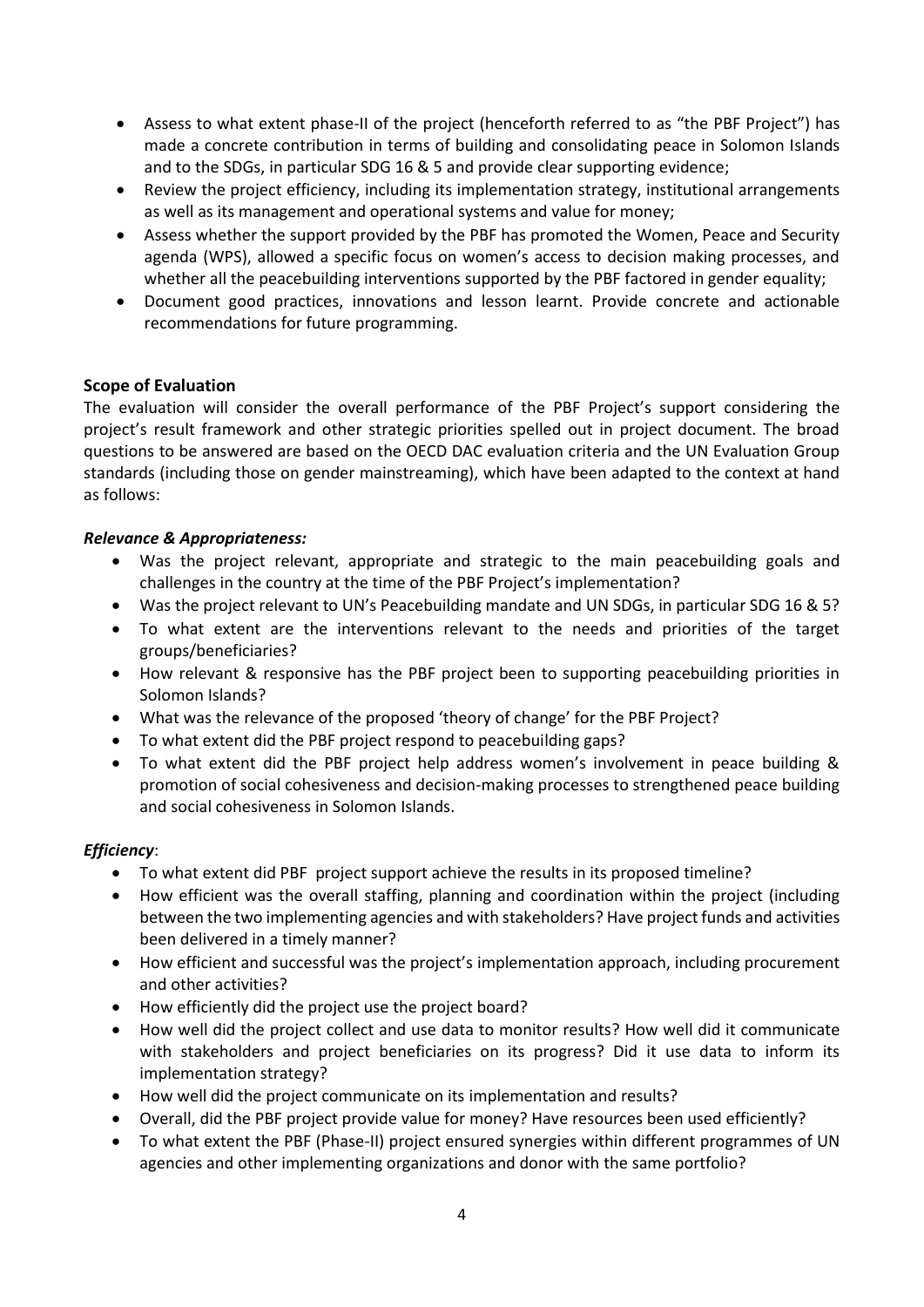• Did the PBF Project make attempts and manage to ensure catalytic results, including unblocking important processes through its interventions and bringing in funding and support from other sources to its activities, areas of support and beneficiaries?

### *Effectiveness:*

- To what extent did the PBF Project achieve its intended outcomes and contribution to strategic vision?
- To what extend did the PBF Project mainstream a gender dimension and support genderresponsive peacebuilding?
- How effective and clear was the PBF Project's targeting strategy in terms of geographic and beneficiary targeting?
- To what extent did the PBF Project complement work with different entities, especially with UNDP and UN WOMEN, and have a strategic coherence of approach?
- How have stakeholders have been involved in the programme's design and implementation?
- How was the program monitored and reviewed?

#### *Impact/Sustainability/Ownership:*

- To what extent did the PBF Project contribute to the broader strategic outcomes identified in the country level strategic plans and policies?
- Did the intervention design include an appropriate sustainability and exit strategy (including promoting national/local ownership, use of national capacity etc.) to support positive changes in peacebuilding in Solomon Islands after the end of the project?
- How strong is the commitment of the Government and other stakeholders to sustaining the results of PBF support and continuing initiatives, especially women's participation in decision making processes, supported under PBF Project?
- How has the project enhanced and contributed to the development of national capacity in order to ensure suitability of efforts and benefits?

#### *Key lessons learned and recommendations*

The evaluation should provide an overview of key lessons and recommendations based on the assessment of the PBF Project to United Nations and the Government of Solomon Islands. Lessons and recommendations with best practices should be articulated clearly so that it can be used for any future PBF programmes in the country and/or other countries. The lessons and recommendations should speak to following aspects and clearly articulated in evaluation report:

- The main programming factors of success;
- The main programming challenges;
- The main implementation/ administration factors of success;
- The main implementation/ administration challenges;
- The main challenges and ways to address them.

# **C. Methodology**

The evaluation will be summative and will employ a participatory approach whereby discussions with and surveys of key stakeholders provide/ verify the substance of the findings. Proposals submitted by prospective consultants should outline a strong mixed method approach to data collection and analysis, clearly noting how various forms of evidence will be employed vis-à-vis each other to triangulate gathered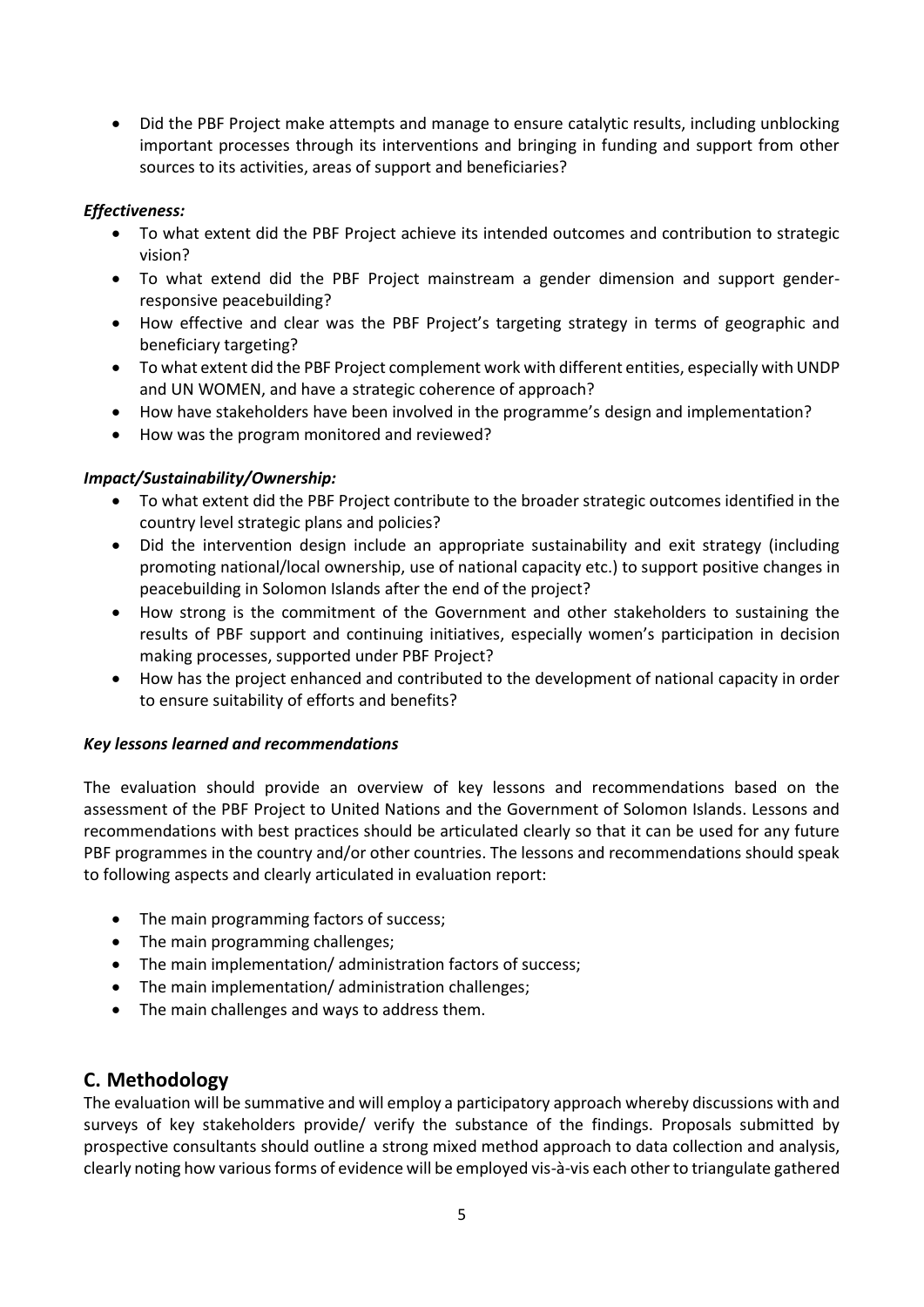#### information.

Proposals should be clear on the specific role each of the various methodological approaches plays in helping to address each of the evaluation questions. The methodologies for data collection may include but not necessarily be limited to:

- Rigorous desk review of documentation supplied by country PBF team (UNDP & UN WOMEN) including: Project documents, evaluation of PBF (Phase-I), project reports, key intervention reports and policies, minutes of TWGs and Government Peace Building meetings etc.
- Key informant interviews and focus group discussions, as appropriate, with major stakeholders including country PBF team (UNDP & UNWOMEN), officials from key ministries, Prime Minister's Office (PMO), representatives of Civil Society Organizations, Community Leaders (females & males) etc.
- Survey of key stakeholders, if relevant.

#### *Management Arrangements & Quality Assurance*

The evaluation process will be managed by an Evaluation Reference Group, which will comprise of the Resident Coordinator's Office, the PDA, UNDP, UN Women, PBSO and a representative from the Solomon Is Government. The consultants will prepare an Inception Report to further refine the evaluation questions and detail its methodological approach, including data collection instruments in consultation with the PBF technical team. The Inception report must be approved by the country PBF technical team (UNDP & UNWOMEN) prior to commencement of the data collection in the field. The consultants will be responsible for updating the PBF team on the progress of the evaluation on a bi-monthly basis.

# **Evaluation Deliverables**

#### *Inception Evaluation report:*

- i. Inception report outlining, gender sensitive evaluation design, methodology, proposed sampling strategy, tools, data collection tools/instruments, quality assurance techniques and detailed field plan/workplan. of data validation and a detailed field plan/workplan.
- ii. Develop evaluation tools as per agreed methodology.
- iii. Present the inception phase report to stakeholders including the Evaluation reference Group, PBF country team (UNDP & UN WOMEN).
- iv. Submission of final inception report.

#### *Data Collection:*

- v. Data collection and field visits as per agreed methodology.
- vi. Presentation of preliminary findings.

#### *Reporting:*

- vii. Document interviews and FGDs with stakeholders to develop success stories/case studies for highlighting the qualitative results of the project. The areas/themes for case studies/success stories will be approved by country PBF team (UNDP & UNWOMEN).
- viii. Final presentation of consolidated findings to the country PBF team (UNDP & UNWOMEN) and other relevant ministries.
- ix. Submit brief progress reports during consultancy period. The reports should detail:
	- activities /tasks completed to date
	- any challenges faced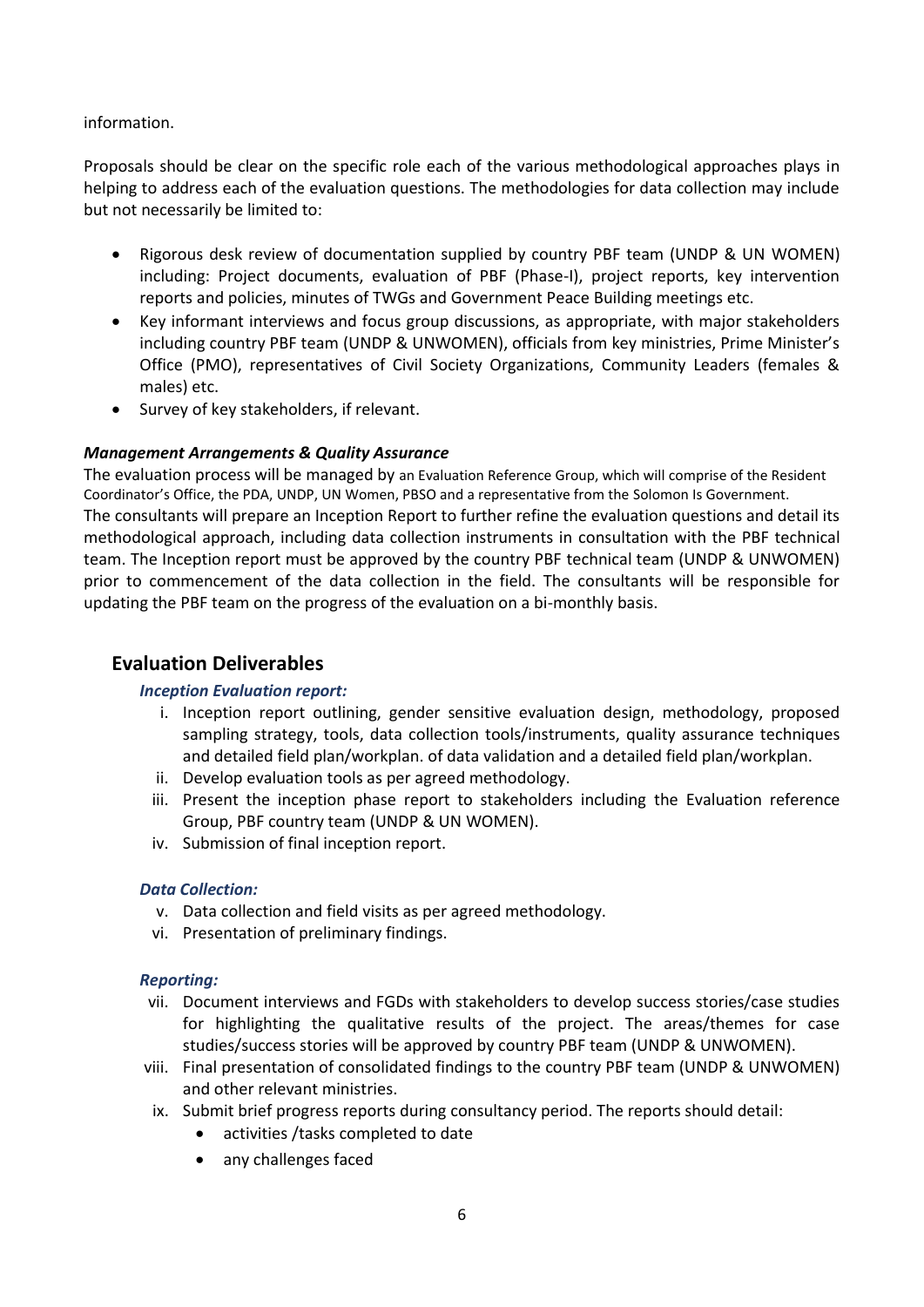- any adjustments made in response to challenges
- any deviations from timeline and explanations for deviations
- other risks and issues

#### *Documentation:*

- x. Fully 'cleaned' dataset, qualitative and quantitative (if relevant).
- xi. Provide all filled evaluation study tools/questionnaires in properly managed hard box files.

# **D.Expected Outputs**

#### **Expected Deliverables:**

The consultant will deliver the following over a period of one calendar month:

| No.            | <b>Task</b>                                                                                                                                                                                                                                            | <b>Indicative</b> | %              | No of working |
|----------------|--------------------------------------------------------------------------------------------------------------------------------------------------------------------------------------------------------------------------------------------------------|-------------------|----------------|---------------|
|                |                                                                                                                                                                                                                                                        | <b>Start Date</b> | <b>Payment</b> | days          |
| $\mathbf{1}$   | Inception<br>Report:<br>Secondary<br>research/desk<br>review<br>and<br>development of gender-sensitive<br>evaluation methodology & approach<br>and detailed workplan<br>Evaluation<br>tools/questionnaires<br>design and finalization. (Home<br>Based) | 29 April 2019     | 15%            | 5             |
| $\overline{2}$ | Administration of the Evaluation<br>(data collection in the field) as per<br>agreed sample strategy with<br><b>UNDP-PBF team and Government</b><br>counterparts, if required (Honiara<br>Solomon Is.)                                                  | 06 May 2019       | 35%            | 10            |
| 3              | cleaning<br>and<br>Data entry,<br>tabulation<br>Data analysis and presentation of<br>$\bullet$<br>initial report of findings including<br>studies/success<br>stories.<br>case<br>(Honiara Solomon Is.)                                                 | 20 May 2019       | 35%            | 10            |
| $\overline{4}$ | Submission<br>of<br>final<br>after<br>report<br>incorporation of feedback by UNDP-PBF<br>and other stakeholders involved in the<br>project (Home Based)                                                                                                | 03 June 2019      | 15%            | 5             |

# **E. Timeframe**

The envisaged timeframe of the consultancy is a total of **30 working days** starting on or about the 29 April 2019, contract date finishing no later than 11 June 2019.

A 5-day working week is envisaged, involving 1 week home based preliminary work, 4 weeks at the Duty Station in Solomon Is. then 1 more week home based to finalise the report.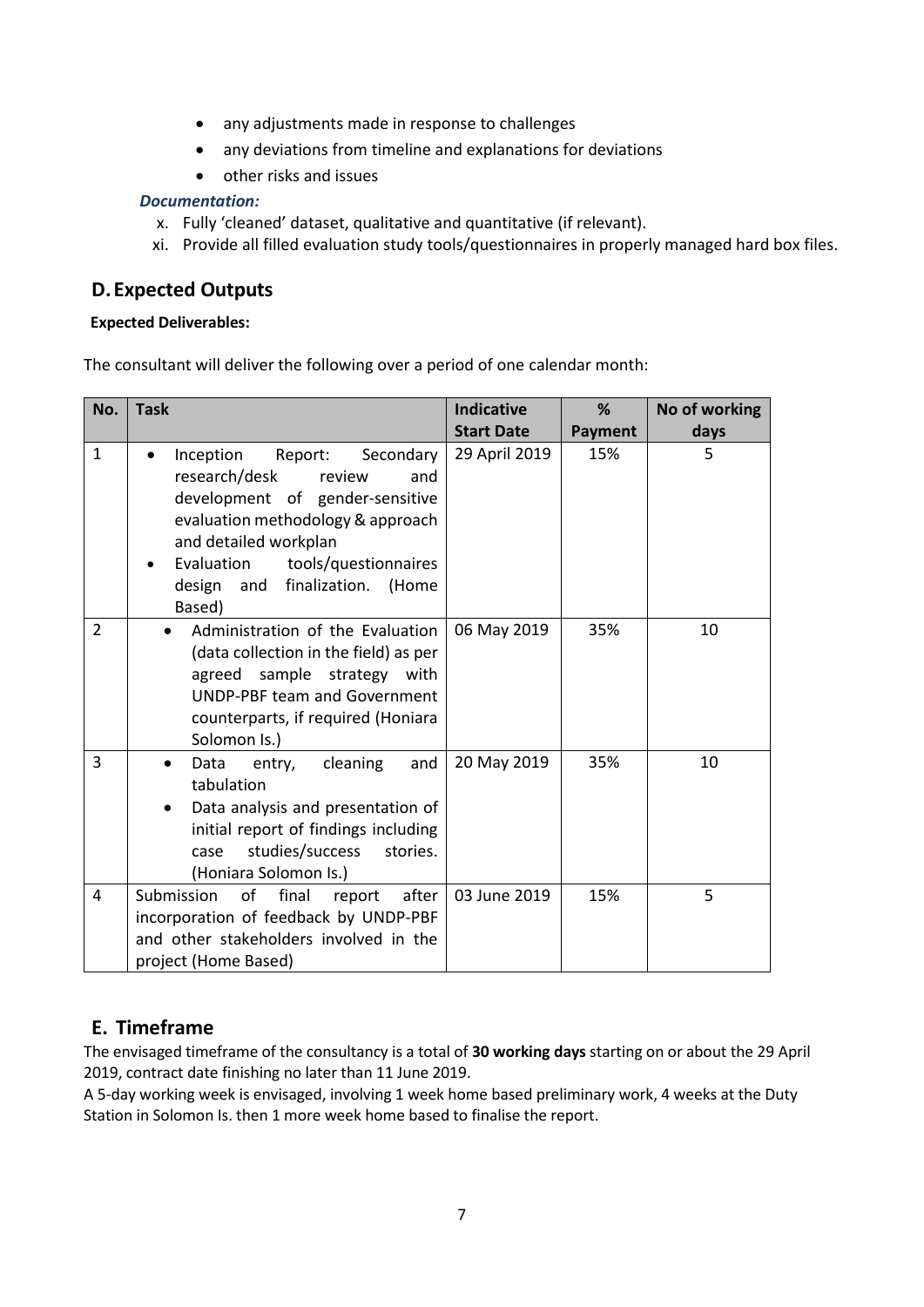#### **Intellectual Property Rights**

All outputs under the assignment shall be the sole property of UNDP-PBF. The consultants shall not exercise any rights on all the outputs and cannot share the same with any outsiders without the prior consent of UNDP-PBF.

# **F. The Consultant Profile**

The Consultant must have demonstrated expertise and experience in advanced techniques of conducting evaluation and quantitative & qualitative research. More specifically, the consultants must be an established leader in social research with demonstrated experience in;

- i. Designing qualitative and quantitative research methods and sampling strategies, especially with respect of gender sensitive approach.
- ii. Designing and conducting similar evaluations particularly in peace-building, gender equity promotion and youth empowerment promotion initiatives related projects with national and international organizations.
- iii. Statistical analysis with strong proficiency in data analysis packages such as SPSS, excel, or NVivo.
- iv. Conducting evaluations, social research studies and impact studies, preferably on peace-building, reconciliation, promotion of coexistence and harmony, gender promotion and youth promotion initiatives projects.
- v. Excellent communication and written skills in English and Pijin English (Western Pacific).

#### **Competencies**

- Good listening skills
- Strong drafting skills
- Ability to discuss sensitive topics at any level, from village to provincial to ministerial stakeholders using various public platforms
- Familiarity with current government policy and strategy in terms of reparations
- Ability to work as part of a multi-sectoral, cross-cultural team
- A sound comprehension of conflict and gender sensitivities
- Excellent communication skills (both written and oral), with fluency in English
- Focuses on impact and results for the client and responds positively to feedback

#### **QUALIFICATIONS**

Academic Qualifications:

A Masters in Social Sciences, Law, Public Policy, Political Science, Peace Studies or related field. A combination of a Bachelor's degree with an additional 5 years of relevant work experience may be accepted in lieu of the Masters' degree.

Professional Experience:

- Proven record of conducting similar assessments
- At least 5 years' experience of senior advisory or managerial role in peace building and post conflict resolution activities.
- Experience dealing with UN agencies, non-profits or advocacy campaigns
- Demonstrated ability to work independently and adhere to deadlines

#### **EVALUATION CRITERIA**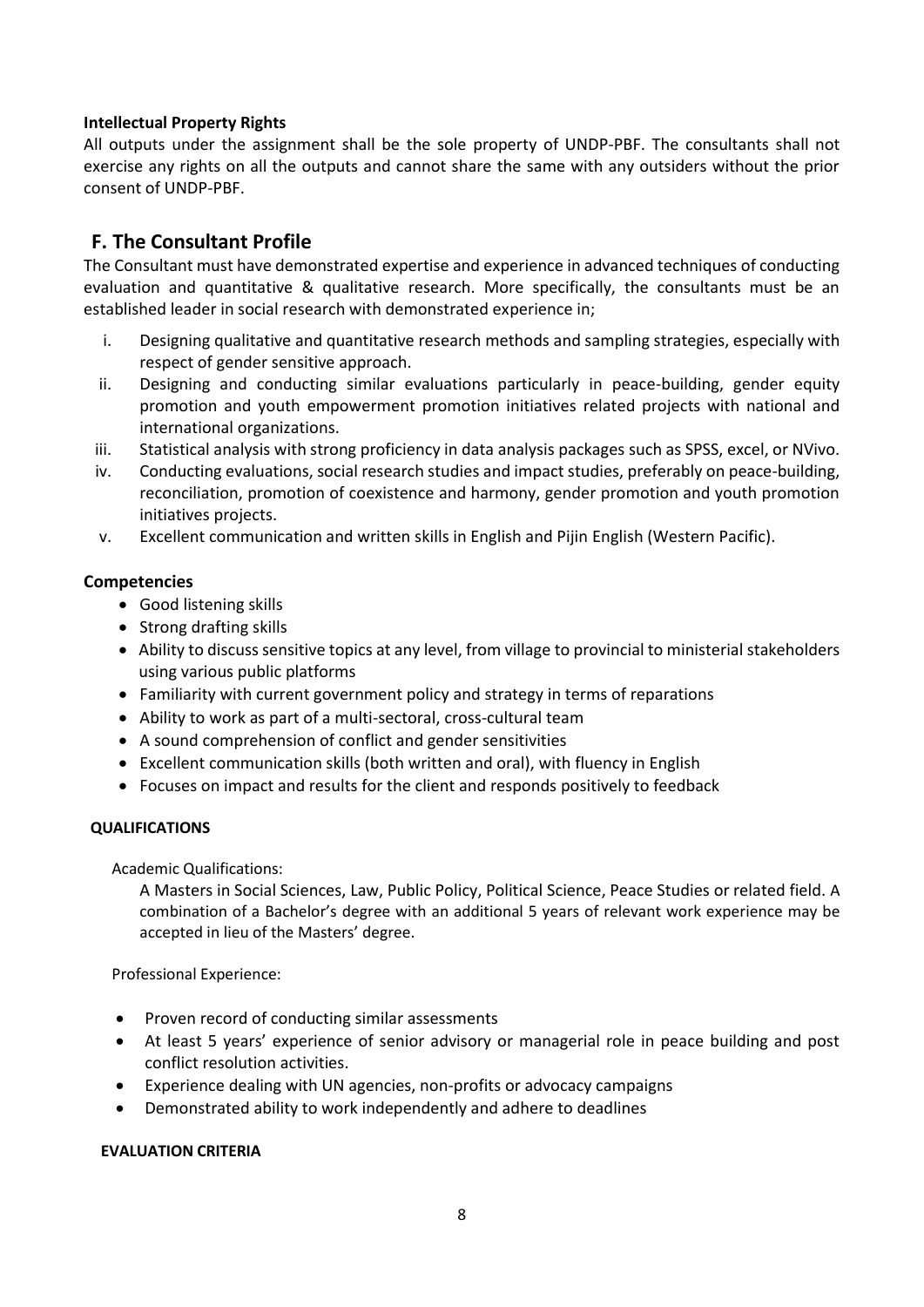The award of the contract should be made to the individual consultant whose offer has been evaluated and determined as:

a) Responsive/compliant/acceptable; and

b) Having received the highest score out of a pre-determined set of weighted technical and financial criteria specific to the solicitation:

- \* Technical Criteria weight; [70%]
- \* Financial Criteria weight; [30%]

Only candidates obtaining a minimum of 70% technical score would be considered for the Financial Evaluation.

| <b>Technical Evaluation Criteria</b>                                                                         | <b>Obtainable</b> |
|--------------------------------------------------------------------------------------------------------------|-------------------|
|                                                                                                              | <b>Score</b>      |
| A Masters' degree in Social Sciences, Law, Public Policy, Political Science, Peace                           | 10                |
| Studies or related field. A combination of a Bachelor's degree with an additional                            |                   |
| 5 years of relevant work experience may be accepted in lieu of the Masters'.                                 |                   |
| (10)                                                                                                         |                   |
| At least 5 years' experience in a senior advisory or managerial role in peace                                | 50                |
| building and post conflict resolution activities with an international                                       |                   |
| development agency. (10)                                                                                     |                   |
| International political analytical skills, and evidence of sound understanding in                            |                   |
| the principles of peace and conflict development analysis. (10)                                              |                   |
| Proven track record in social policy analysis and development particularly in                                |                   |
| post conflict environments. (10)                                                                             |                   |
| Extensive leadership experience in supporting national experts providing expert                              |                   |
| advice, guidance and mentoring to produce concept briefing papers. (10)                                      |                   |
| Familiarity with Peace Building Fund priorities and UN definitions of reparations,                           |                   |
| with demonstrated DDR management experience in the Pacific. (10)                                             |                   |
| Evidence of leadership in peace and conflict development analyses, producing<br>$\qquad \qquad \blacksquare$ | 10                |
| concept papers and complex analytical reports. (4)                                                           |                   |
| Proven ability to discuss sensitive topics at any level, from village to provincial                          |                   |
| to ministerial stakeholders using various public platforms. (2)                                              |                   |
| Demonstrable familiarity with regional peace and security strategies and                                     |                   |
| policies preferably as they relate to the Solomon Islands. (2)                                               |                   |
| Evidence of employing negotiation strategies, building consensus, managing                                   |                   |
| expectations of stakeholders, comprehension of conflict and gender                                           |                   |
| sensitivities. (2)                                                                                           |                   |
| <b>Total Obtainable Score:</b>                                                                               | 70                |

## **G.How to Apply**

The application should contain:

• **Cover letter** explaining why you are the most suitable candidate for the advertised position, a concise description of the bidders understanding of the consultancy